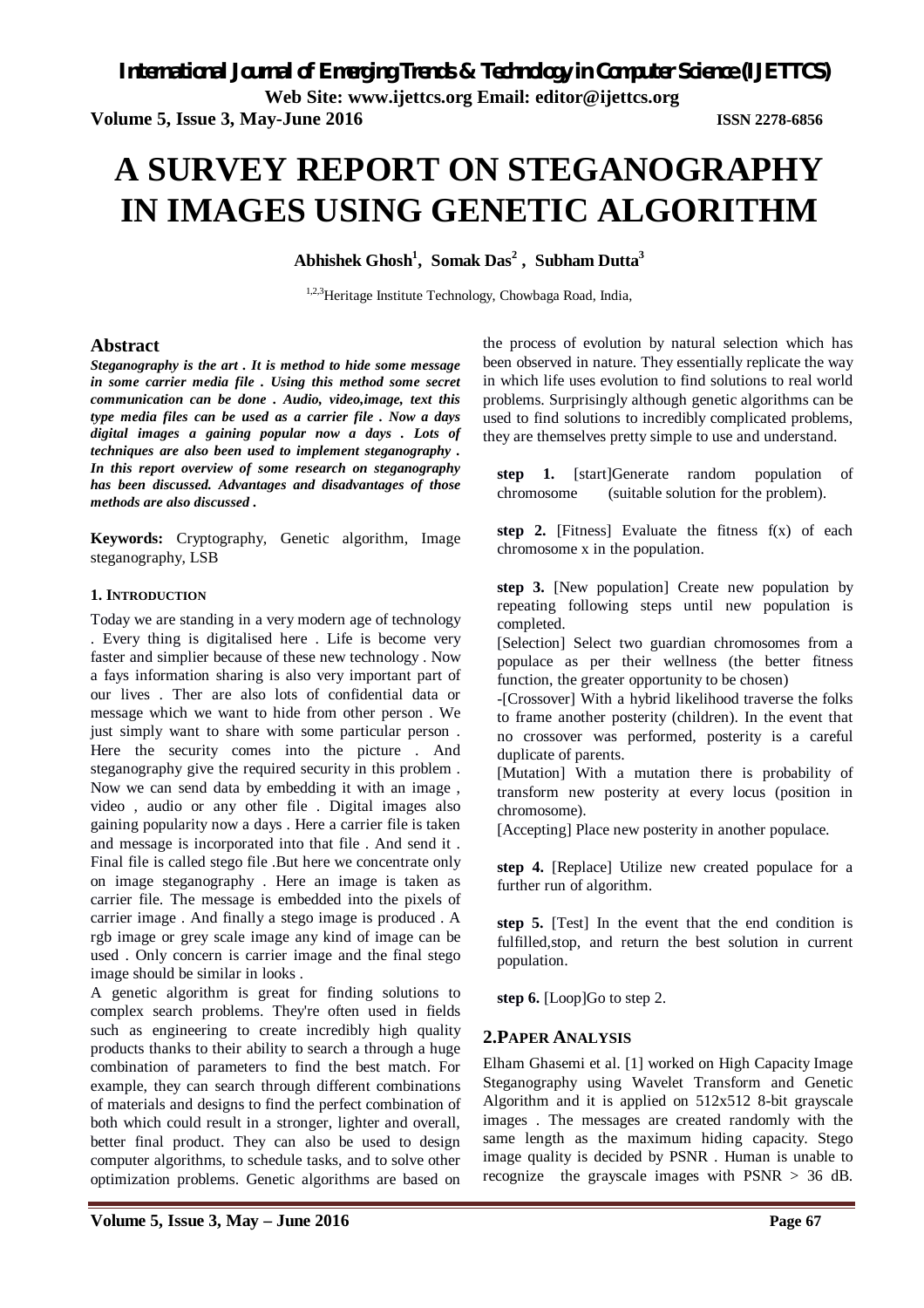# *International Journal of Emerging Trends & Technology in Computer Science (IJETTCS)* **Web Site: www.ijettcs.org Email: editor@ijettcs.org Volume 5, Issue 3, May-June 2016 ISSN 2278-6856**

messages is embedded in a new concept that is k-lsb method, k varies from 3 to 6. as a results we see if  $k=4$ or 5 , highest hiding capacity is achieved . They took k equal to 4. Capacity of image increase after embedding. GA helps here to increase the difference between stego and real image . Local image properties preserved by block mapping, they applied OPAP by which the hiding capacity of the algorithm is increase. Computational complexity is high for this method , positive sign is also more in this method.

M. Soleimanpour et al.[2] proposed a Scientific Technique for Steganography Method Based on Advanced Genetic Algorithm Optimization in the Spatial Domain field and a new LSB method came into the picture. Here different LSB match structures are evaluated. And then score matrix is generated. Total cover image is broken into different frequency divisions . A transform domain help us to hide the message in the most effective pixels. Advantage of this method is higher PSNR value of stego image is achieved here and it improves the visual quality of stego image . This method gives better output from other similar type of methods like Mielikainen and some different methods. The drawback of this method is it takes a long time to calculate score matrix . If this drawback can be somehow eliminated then it is a effective method .

Dr.USHA B.A et al.[3] researched on High Capacity Data Embedding Method in Image Steganography using Genetic Algorithm and the result is very impressive from this research . Private key is used here and an AES algorithm also . Both are applied in the case of encrypting the secret message . Here an evaluation matrix is calculated and then results are compared with it . Past execution will provide a huge effect on future calculation .To give a desirable result, lots of test have been done on this method to improve PSNR values . Here also they applied PIT and LSB insertion method. By using private key decryption ,message can be recovered .So here the advantage is that huge data can be embedded here . Pixels are almost similar in this method .Stego and real image resembles each other. There is some minor disadvantages also because lots of things are incorporated here . So lines of codes increases .Another thing is encode and decode time also very high in this method .

H. Ramezani et al.[4] worked on a Novel Image Steganography in Contourletdomain Using Genetic Algorithm and the proposed method is applied on 512×512 8-bit grayscale images such as Barbara and Baboon. A measurement of quality of reconstruction is done with the help of PSNR in image compression etc. It gives the ratio between the peak power of a signal and the power of corrupting noise that affects the consistency of its representation. In k-LSB substitution,  $k = 1$  or 2, means low hiding capacity with high visual quality of the stego-

image and  $k = 7$  or 8, provide low visual quality versus high hiding capacity. The experiment concludes that for  $k=4$  or  $k=5$ , we have moderately high hiding capacity and reasonable visual quality . This process embeds the messages in the 4-LSBs and with a reasonable PSNR. It is robust against some statistic attacks. Steganography that is a branch of information hiding technology aims to hide a secret data securely in a cover media for transmission. Obtaining high hiding Capacity and stego-image quality are two most important criterias in evaluating a steganography method. This research proposes a novel algorithm for embedding and extracting data in contourlet domain. A genetic algorithm based mapping function is incorporated in order to embed data in Contourlet Transform coefficients in 4x4 blocks of pixels on the cover image. The optimal pixel adjustment process is used after message is hidden. We make use of a Genetic Algorithm and an Optimal Pixel Adjustment Process to obtain an optimal mapping function to decrease difference between the cover and the stego-image, therefore allowing well hiding capacity with low distortion. The outcome of the proposed method with two of the most powerful steganalysis algorithms show that we could easily embed data in cover-images with the average hiding capacity of 0.05 bits/ pixel.

DR. N RAHMAN et al.<sup>[5]</sup> put light on a New Data Hiding Approach in Versatile Color Images for Secret Communication with Steganography and the result proposed was very much confidential with contrast advancement in natural images shown in this section, simulation of our proposed method and result calculation. The proposed work was performed with the help the MATLAB R- 2013b (8.0.0.783) software and simulated our methodology in graphical user interface (GUI). The performance of the proposed algorithm is tested for different color natural face images that is MATLAB based simulation result shows good PSNR value for stego image and better quality as compare to other method that is shown in table. In the field of image data hiding, the capacity of the embedded secret information or data, and BR of the output is distributed in a communication channel. These criteria can be examined by PSNR in dB, Capacity in bits, BR in Bits/pixel (b/p) respectively. Performance of our proposed method are quantitatively measured in PSNR. The secure data hidding is a very challenging task in the field of data communication. In this research article a new steganography algorithm has been proposed by author with property of contrast modification. This new methodology describes how we can retain the image quality by histogram modification, and protect the image during transmission by using second order mathematical differential equation. So it has been concluded that we can hide our data in image, without compromising security as well as image quality. In this algorithm ,image quality has minimum distortion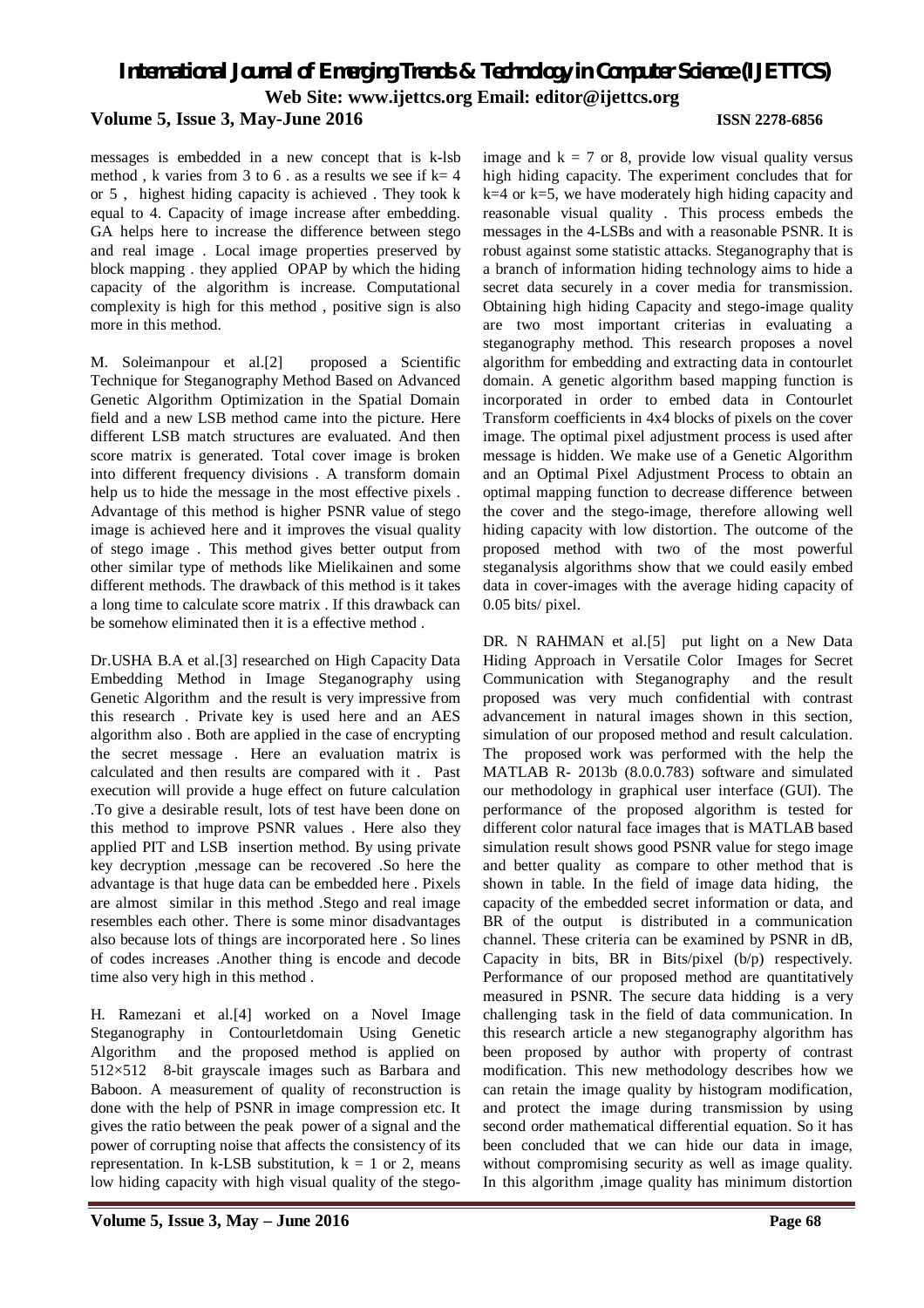# *International Journal of Emerging Trends & Technology in Computer Science (IJETTCS)* **Web Site: www.ijettcs.org Email: editor@ijettcs.org Volume 5, Issue 3, May-June 2016 ISSN 2278-6856**

after performing all the operations such as encryption, decryption, data hiding, data extraction etc. We has also concluded that high peak signal to noise ratio (PSNR) of the decrypted image is observed after performing all the operations. In the research article we also focused on some basic improvement of stego image because when data hiding operation perform maximum times image pixel disturb so that why in proposed method we also improve the quality of the image in terms of contrast and histogram enhancement of stego image. In future we will implement this method in a hardware through one of the famous technique in VLSI that is FPGA simulation and also improve the data capacity in stego image.

Medisetty Nagendra Kumar et al.[6] worked on Genetic Algorithm based Color Image Steganogaphy using Integer Wavelet Transform and Optimal Pixel Adjustment Process. In this paper we have proposed a technique based on Genetic Algorithm to embed the secret data in digital color image with extra security, imperceptibility, and good robustness. Using the effective optimization, a good balance between the security and image quality is maintained. The embedding process depends completely on the nature of the pixels which is inconsistent. This causes it much more adaptive and random because the nature of the pixels are uncontrollable; it is inherent of an image. Genetic Algorithm is employed to obtain an optimal mapping function to reduce the error occurrence between the cover and the stego image. Optimal Pixel Adjustment Process is employed to increase the hiding capacity of the algorithm in comparison to other process. One of the two drawbacks observed in this method is that the high execution time for selecting the best block and the other is that MSE is not uniformly distributed over all the three RGB channels.

# **3.Conclusion**

Steganography is a method that provides secret communication between two parties. It is the science of hiding a data or message or information in such a secure way that only and only sender and recipient are aware about the presence of the message. The main advantage of this type of secures communication or we can say steganography is that it does not make any attention about the message to attackers or we can say does not attract the attackers. Strongest steganalysis method which known as RS analysis detects the secret hidden message by using the statistical analysis of pixel values. The main aim of this proposed work is to develop a steganography model which highly RS-resistant using Genetic algorithm and Integer Wavelet Transform. This proposed work introduced a novel steganography technique to increase the capacity and the imperceptibility of the image after embedding. This model enables to achieve full utilization of input cover image along with maximum security and maintain image quality. GA employed to obtain an optimal

mapping function to lessen the error difference between the cover and the stego image and use the block mapping method to preserve the local image properties. In this proposed method, the pixel values of the stego image are modified by the genetic algorithm to retain their statistical characteristics. So, it is very difficult for attacker to detect the existence of the secret message by using the RS analysis technique. We applied the OPAP to increase the hiding capacity of the algorithm in comparison to other systems. However, the computational complexity of the new algorithm is high. Further, implementation of this technique improves the visual quality of the stego image same as input cover image. But, as we increase the length of the secret message, the chance of detection of secret hidden message by RS analysis also increases. The simulation results showed that capacity and imperceptibility of image had increased simultaneity. Also, we can select the best block size to reduce the computation cost and to increase the PSNR using optimization algorithms such as GA.The drawback of this method is it takes a long time to calculate score matrix . If this drawback can be somehow eliminated then it is a effective method . And other type of problem is encode and decode time also very high in this method . However, future works focus upon the improvement in embedding capacity and further improvement in the efficiency of this method.

# **References**

- [1]. Elham Ghasemi, Jamshid Shanbehzadeh, Nima Fassihi :High Capacity Image Steganography using Wavelet Transform and Genetic Algorithm , IEEE Region 10 Conference, TENCON- 2009,Vol -10, no.- 23,pp. 420-425,(2009) November
- [2]. M. Soleimanpour, S. Talebi and H. Azadi: A Novel Technique for Steganography Method Based on Improved Genetic Algorithm Optimization in Spatial Domain , Iranian Journal of Electrical & Electronic Engineering, Vol. 9, No. 2,pp. 198-203, June 2013
- [3]. USHA B.A, N.K SRINATH, PULKITA SARTHAK :High Capacity Data Embedding Method in Image Steganography using Genetic Algorithm, International Journal of Computer Applications (0975 – 8887) Volume 121 – No.14,pp. 167-171, July 2015
- [4]. H. Ramezani, F. Keynia, and F. Ramezani :A Novel Image Steganography in Contourletdomain Using Genetic Algorithm , International Journal of Future Computer and Communication, Vol. 2, No. 4,pp. 142- 145, August 2013
- [5]. DR. N RAHMAN, B VERMA :A Data Hiding Approach in Images for Secret Data Communication with Steganography , International Journal of Advanced Research in Computer Science and